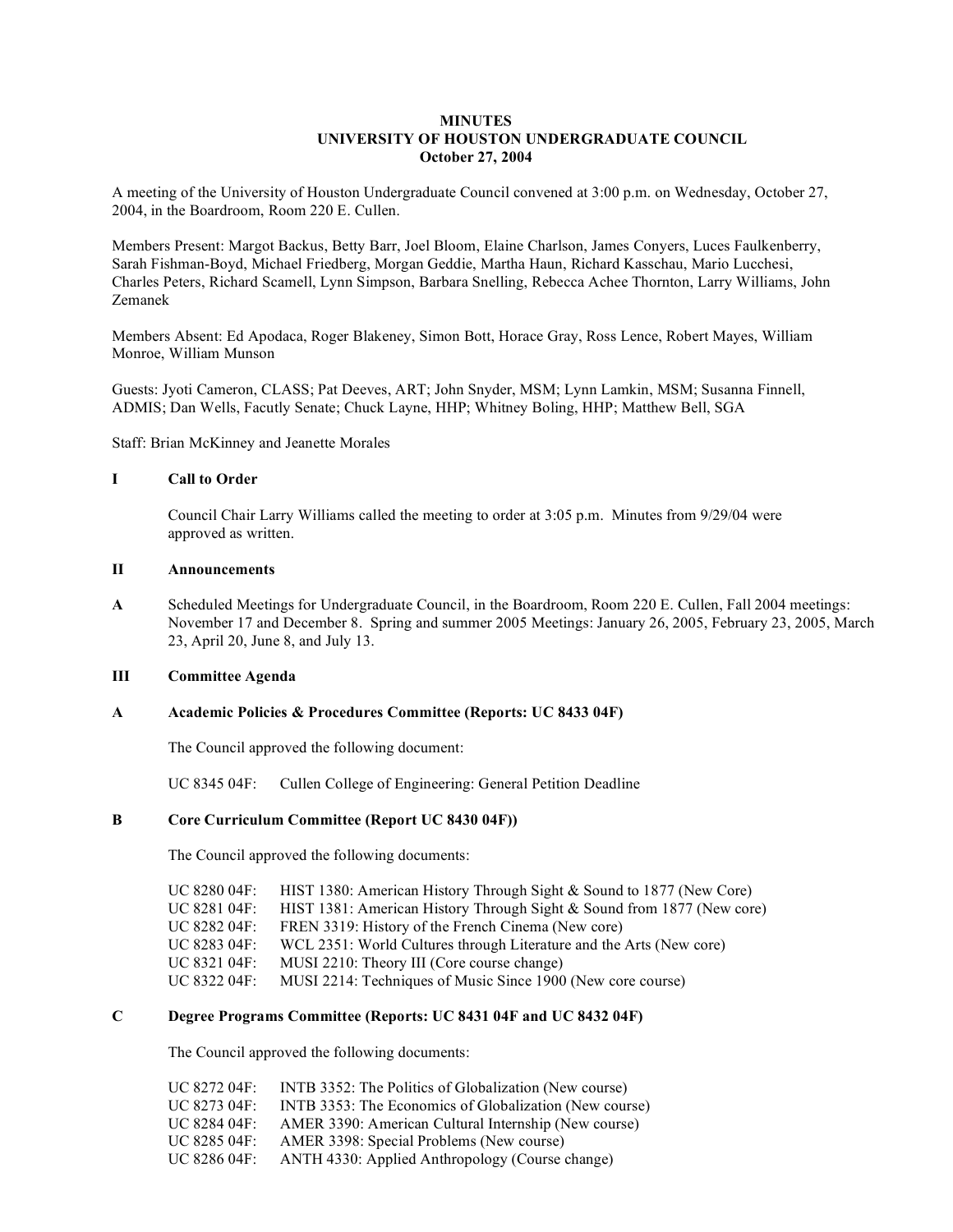| UC 8287 04F:                 | ECON 4375: Market Regulations (New course)                                                                               |
|------------------------------|--------------------------------------------------------------------------------------------------------------------------|
| UC 8288 04F:                 | ILAS 4394: Selected Topics - Collaboration in the Arts (New course)                                                      |
| UC 8289 04F:                 | SOC 3382: Sociology of Drug Use and Recovery (New course)                                                                |
| UC 8290 04F:                 | SPAN 3342: Cross-Cultural Business Contexts: U.S./Latin America (Course chg)                                             |
| UC 8291 04F:                 | ART 1320: 3D Design Principles and Theory I (Course change)                                                              |
| UC 8292 04F:                 | ART 3315: Monoprint/Monotype Printmaking (New course)                                                                    |
| UC 8293 04F:                 | ART 3316: Relief Printmaking (New course)                                                                                |
| UC 8294 04F:                 | ART 3317: Photo-based Printmaking (New course)                                                                           |
| UC 8295 04F:                 | ART 3320: 3D Design Principles and Theory II (Course change)                                                             |
| UC 8296 04F:                 | ART 3321: Perspective Drawing for Designers (Course change)                                                              |
| UC 8297 04F:                 | ART 3322: Design Technology (New course)                                                                                 |
| UC 8298 04F:                 | ART 3324: Interior Design (Course change)                                                                                |
| UC 8299 04F:                 | ART 3328: Rendering and Sketching for Designers (Course change)                                                          |
| UC 8300 04F:                 | ART 3330: Intermediate Graphic Communication (Course change)                                                             |
| UC 8301 04F:                 | ART 3334: Drawing for Graphic Communication (Course change)                                                              |
| UC 8302 04F:                 | ART 4327: Design Development, Drawing Specifications (Course change)                                                     |
| UC 8303 04F:                 | ARTH 4385: Senior Seminar in Art History (Course change)                                                                 |
| UC 8304 04F:                 | ARTH 3399: Senior Honors Thesis (New course)                                                                             |
| UC 8305 04F:                 | ARTH 4399: Senior Honors Thesis (New course)                                                                             |
| UC 8306 04F:                 | MUSI 1170: Aural Skills I (Course change)                                                                                |
| UC 8307 04F:                 | MUSI 1171: Aural Skills II (Course change)                                                                               |
| UC 8308 04F:                 | MUSI 1310: Theory I (Course change)                                                                                      |
| UC 8309 04F:                 | MUSI 1311: Theory II (Course change)                                                                                     |
| UC 8310 04F:                 | MUSI 2170: Aural Skills III (Course change)                                                                              |
| UC 8311 04F:                 | MUSI 2171: Aural Skills IV (Course change)                                                                               |
| UC 8312 04F:                 | MUSI 3215: Introduction to Large Forms (New course)                                                                      |
| UC 8313 04F:                 | MUSI 3216: Analysis (Course change)                                                                                      |
| UC 8314 04F:                 | MUSI 4212: Instrumentation and Arranging (Course change)                                                                 |
| UC 8315 04F:                 | MUSI 4301: Modal Counterpoint (Course change)                                                                            |
| UC 8316 04F:                 | MUSI 4302: 18th - Century Counterpoint (Course change)                                                                   |
| UC 8317 04F:                 | MUSI 4303: Style Analysis (Course change)                                                                                |
| UC 8318 04F:                 | MUSI 4304: Chromatic Harmony (Course change)                                                                             |
| UC 8319 04F:                 | MUSI 4312: Orchestration (Course change)                                                                                 |
| UC 8320 04F:                 | Moores School of Music - Degree Change Requests                                                                          |
| UC 8323 04F:                 | ARCH 4344: Architectural Programming & Building Regulations (New course)                                                 |
| UC 8324 04F:                 | ARCH 4373: Urban Environment (New course)                                                                                |
| UC 8325 04F:                 | ARCH 4500: Architecture Design Studio VII (Course change)                                                                |
| UC 8326 04F:                 | ARCH 5500: Architecture Design Studio IX (Course change)                                                                 |
| UC 8327 04F:                 | ARCH 5501: Architecture Design Studio X (Course change)                                                                  |
| UC 8328 04F:                 | DISC 4379: Business Systems Consulting (Course change)                                                                   |
| UC 8329 04F:                 | INTB 3350: Introduction to International Business (New course)<br>MARK 4366: Business-to-Business Marketing (New course) |
| UC 8330 04F:                 |                                                                                                                          |
| UC 8331 04F:<br>UC 8332 04F: | MARK 4390: Marketing for Non-Profit Organizations (New course)<br>KIN 1103: Gymnastics & Rhythmic Skills (Course change) |
|                              | PEB 1102: Indoor Cycling (New course)                                                                                    |
| UC 8333 04F:<br>UC 8334 04F: | PEB 1103: Tai Chi (New course)                                                                                           |
| UC 8335 04F:                 | PEB 1106: Manoyoga (New course)                                                                                          |
| UC 8336 04F:                 | PEB 1107: Hatha Yoga (New course)                                                                                        |
| UC 8337 04F:                 | PEB 1108: Ultimate Frisbee (New course)                                                                                  |
| UC 8338 04F:                 | PEB 1109: Urban Movement Experience (New course)                                                                         |
| UC 8339 04F:                 | CHEM 3331: Fundamentals of Organic Chemistry I (Course change)                                                           |
| UC 8340 04F:                 | CHEM 3332: Fundamentals of Organic Chemistry 2 (Course change)                                                           |
| UC 8341 04F:                 | CHEM 3221: Fundamentals of Organic Chemistry Laboratory I (Course chg)                                                   |
| UC 8342 04F:                 | CHEM 3221: Fundamentals of Organic Chemistry Laboratory 2 (Course chg)                                                   |
| UC 8343 04F:                 | IDNS 5310: Scientific Writing (New course)                                                                               |
| UC 8378 04F:                 | Construction Management New Degree Plan - Final Version (Memo)                                                           |
| UC 8379 04F:                 | CNST 1330: Graphics I (Course change)                                                                                    |
| UC 8380 04F:                 | CNST 2341: Construction Documents (Course change)                                                                        |
| UC 8381 04F:                 | CNST 2361: Construction Management I (Course change)                                                                     |